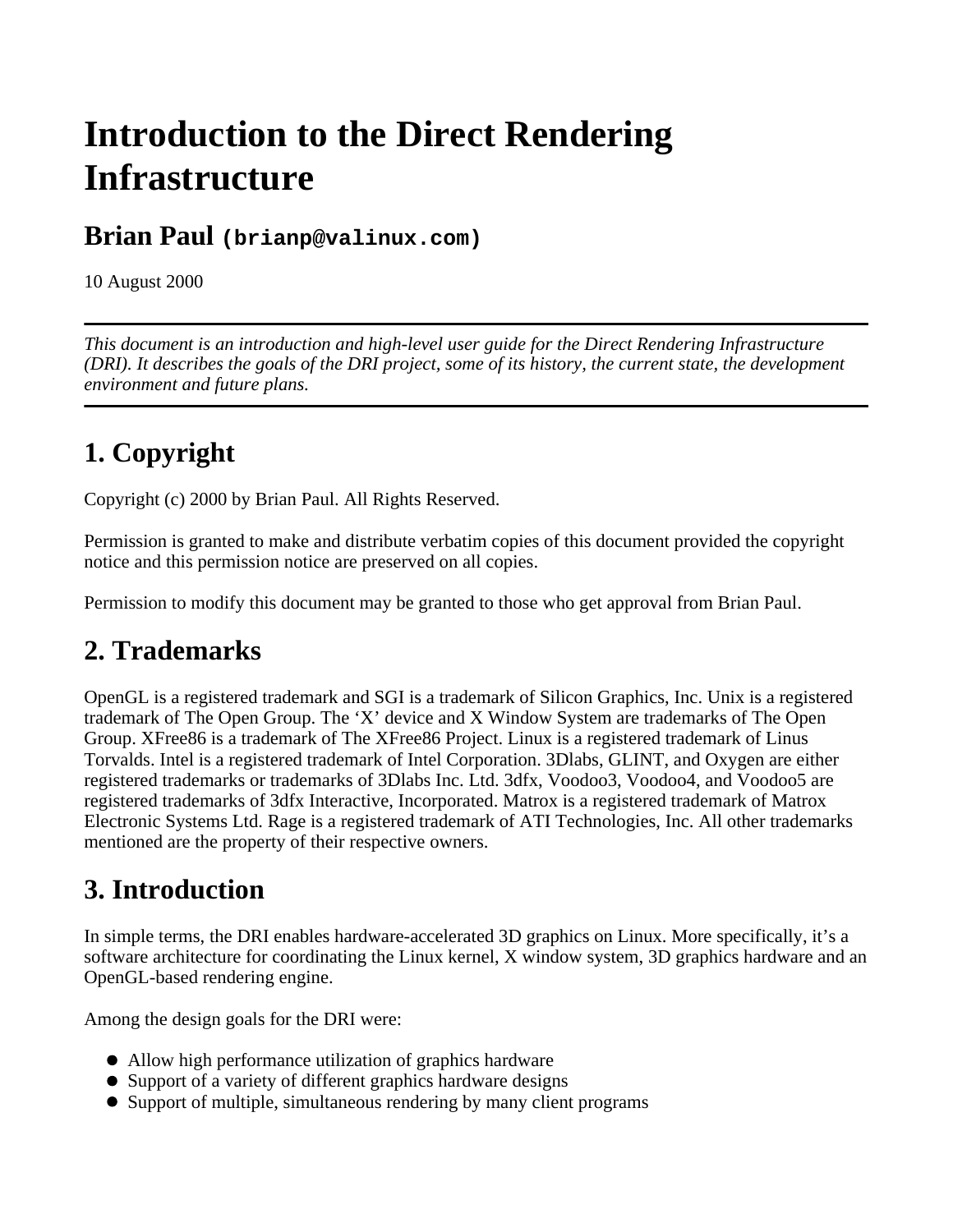- Security to prevent malicious misuse of the system
- Reliability to prevent hardware lockups or system deadlocks
- Portability to allow implementations on other operating systems and system architectures
- Compliance with the OpenGL and GLX specifications
- Integration with the XFree86 project
- Open-source implementation

## **4. History**

Hardware-accelerated 3D computer graphics is not new - workstation vendors developed this technology over a decade ago. But now, inexpensive and powerful graphics hardware is commonplace. The technology is now available to anyone with a personal computer, not just professional engineers and researchers.

Anyone familiar with interactive graphics who was watching the development of Linux could see the need for (and indeed the potential of) implementing 3D graphics acceleration on Linux. The problem is that implemention of this technology is very complex. It would take a number of talented people working together to solve the problem.

### **4.1 OpenGL and Mesa**

In 1993 Brian Paul began writing an implementation of the OpenGL specification, both for practical and personal reasons. Brian had been using an IRIS GL subset emulator called VOGL for a scientific visualization project when the OpenGL 1.0 specification was announced. As a graphics hobbyist, Brian thought it would be fun to implement a simple 3D graphics library using the OpenGL API, which he might then use instead of VOGL. After eighteen months of part-time development and checking with Silicon Graphic's legal department, Brian released his project, named Mesa, on the Internet. People quickly latched onto it and began contributing to its development.

Designed with correctness as a higher priority than performance, users soon recognized Mesa as a reliable and useful substitute for OpenGL on systems which did not otherwise have an OpenGL implementation.

In 1997 the first graphics hardware support was added to Mesa in the form of a Glide driver for the new 3dfx Voodoo graphics card. Suddenly, high performance 3D graphics was available at a modest price. This caught the attention of people who wanted to use inexpensive Linux systems instead of proprietary workstations for their daily work. But at this stage there was clearly a long way to go before Linux could replace or even compete with the graphics workstations of the day.

Both the hardware and the software had to be improved. The 3dfx Voodoo card was limited to full-screen operation at relatively low resolution, both in terms of pixels and color palette. The Mesa/Glide driver was not integrated with the window system and only a subset of OpenGL applications could benefit from the hardware acceleration.

In time the hardware would shed these limitations but on the software front, there was a tremendous challenge ahead. A real 3D workstation solution would require work in the Linux kernel, the X server, hardware drivers and the rendering core.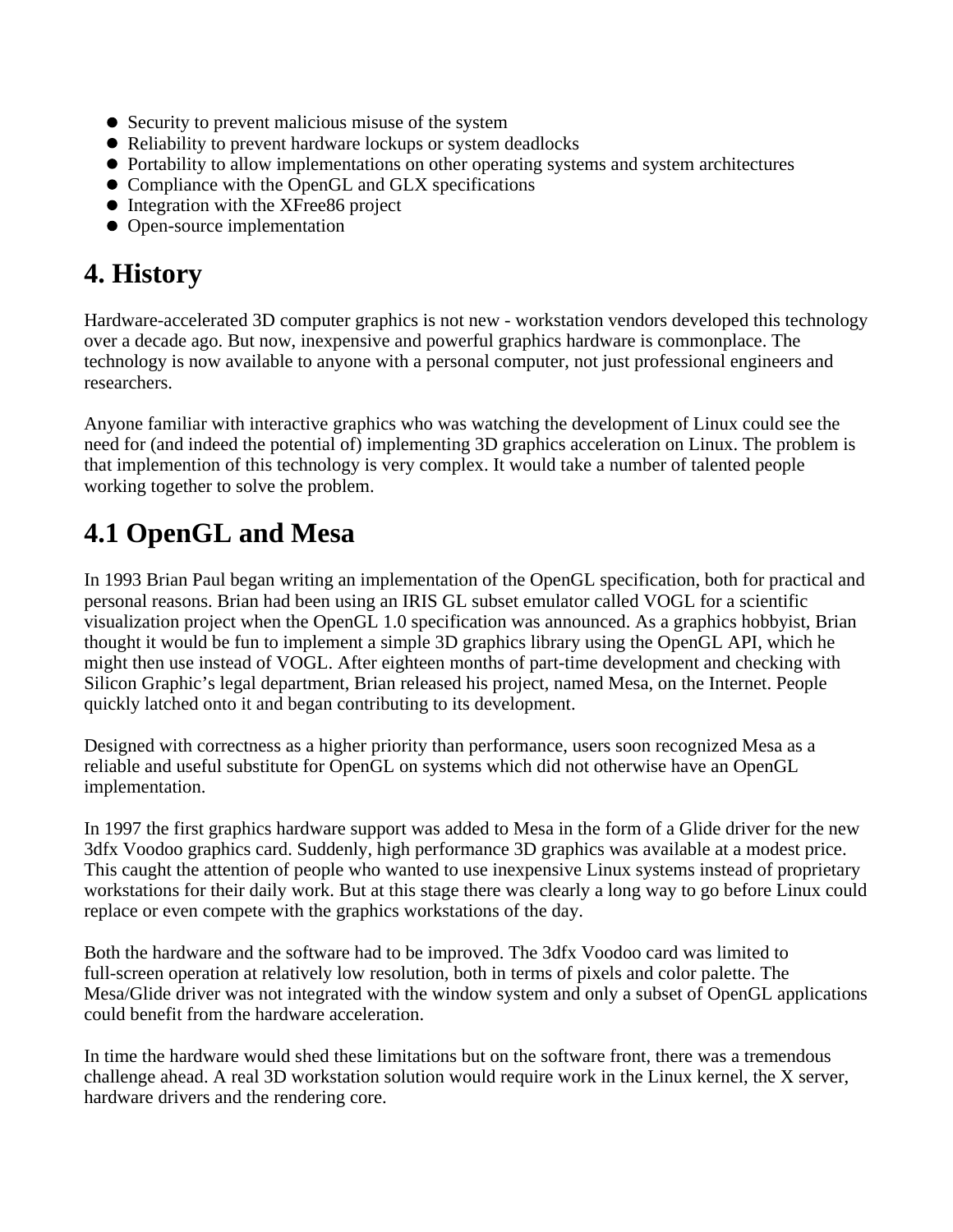## **4.2 Precision Insight and the DRI**

Precision Insight, Inc. (PI) was founded to develop hardware drivers for XFree86 through contracts with various IHVs and ISVs. PI had also set themselves a goal: to expand into 3D graphics in the future. Over time, PI was able to secure both funding and the personel to begin development of the Direct Rendering Infrastructure- the foundation for 3D graphics support on Linux.

The DRI would provide the infrastructure needed to integrate 3D hardware support into the X server and Linux kernel. Furthermore, it would provide a framework for building modular device drivers.

As of mid-2000 the DRI has been incorporated into XFree86 4.0 and at least five distinct hardware device drivers have been developed.

Nevertheless, the DRI is not "finished". The DRI was designed to be flexible in order to accomodate a variety of hardware architectures. Since the hardware designs are changing and growing more sophisticated the DRI will also evolve to accomodate these changes.

The initial development and ongoing evolution of the DRI is a prime example of the power of open-source development. A cooperative effort by the XFree86, Mesa, GLX and Linux kernel developers took several individual projects and combined them into a powerful new system.

## **5. DRI Components**

The DRI is not a single, isolated piece of software. Instead, the DRI is composed of a number of distinct modules. The following briefly describes those modules and where they fit into a Linux system.

## **5.1 Kernel Modules**

For each 3D hardware driver there is a kernel module. This module deals with DMA, AGP memory management, resource locking, and secure hardware access. In order to support multiple, simultaneous 3D applications the 3D graphics hardware must be treated as a shared resource. Locking is required to provide mutual exclusion. DMA transfers and the AGP interface are used to send buffers of graphics commands to the hardware. Finally, there must be security to prevent out-of-control clients from crashing the hardware.

Since internal Linux kernel interfaces and data structures may be changed at any time, DRI kernel modules must be specially compiled for a particular kernel version. The DRI kernel modules reside in the /lib/modules/*kernel-version*/misc/ directory. DRI kernel modules are named *device*.o where *device* is a name such as tdfx, mga, r128, etc.

Normally, the X server automatically loads whatever DRI kernel modules are needed.

## **5.2 The 2D XFree86 Driver**

For each type of graphics card there is an XFree86 2D (or DDX) driver which does initialization, manages the display and performs 2D rendering. XFree86 4.0 introduced a new device driver interface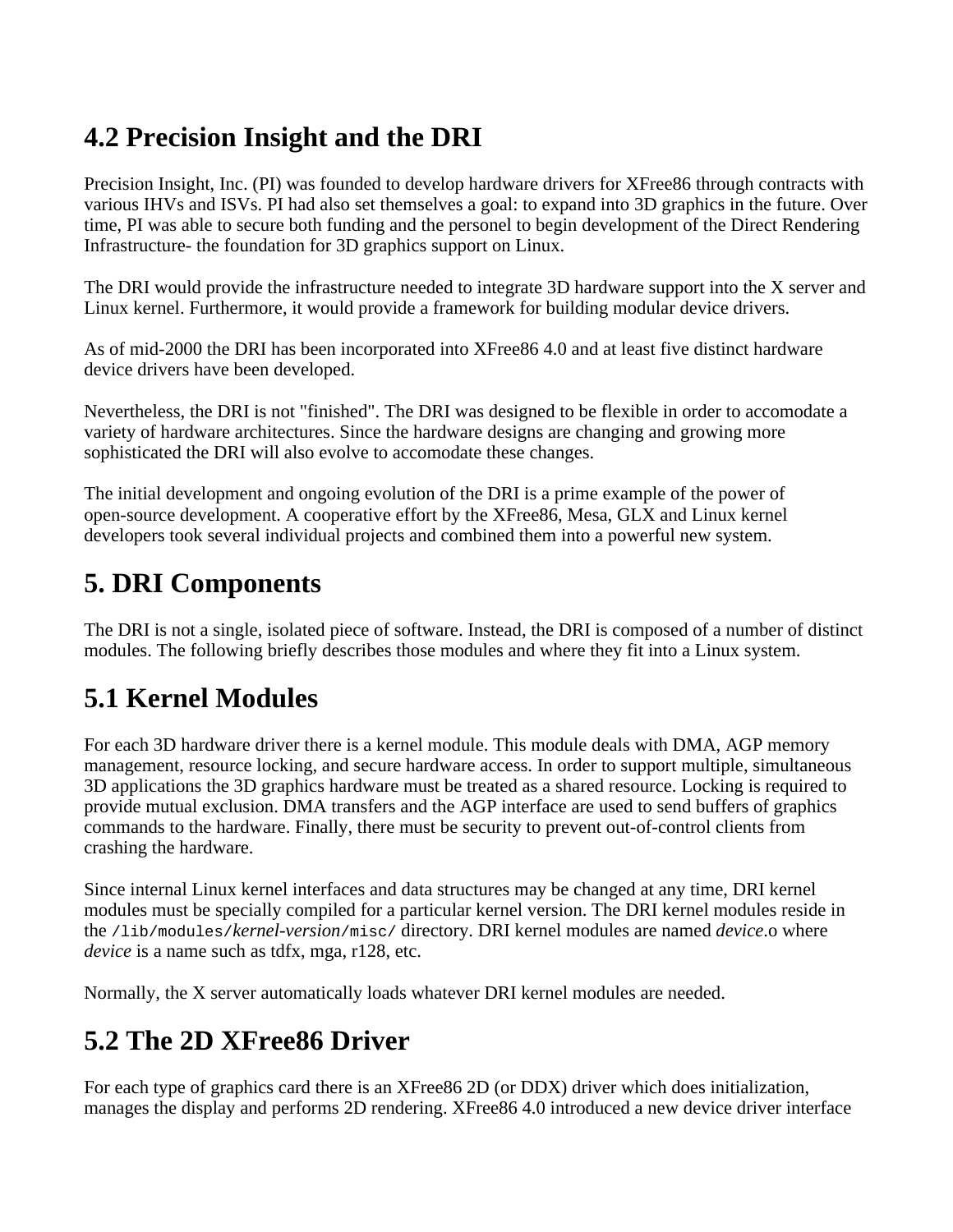called XAA which should allow XFree86 drivers to be backward compatible with future versions of the Xserver.

XFree86 drivers usually reside in the /usr/X11R6/lib/modules/drivers/ directory with names of the form *device*\_drv.o.

Each 2D driver has a bit of code to bootstrap the 3D/DRI features.

## **5.3 The 3D DRI Driver**

The 3D capabilities of a graphics card are accessed through the 3D DRI driver. This driver essentially converts OpenGL command sequences into hardware commands. It then uses the kernel module to transmit the commands to the hardware. The 3D driver and kernel module basically implement the entire OpenGL rendering pipeline. The 3D driver implements as much of it as possible in user space while the kernel module does whatever is needed in kernel space.

3D DRI drivers usually reside in the /usr/X11R6/lib/modules/dri/ directory with names of the form *device*\_dri.so.

These drivers are loaded by the libGL.so library which implements the OpenGL API.

Most DRI 3D drivers today are based on Mesa. However, there is no DRI requirement to use Mesa. Driver developers may implement their 3D DRI drivers using any OpenGL-compatible software framework.

### **5.4 The libGL Library**

OpenGL-based programs must link with the libGL library. libGL implements the GLX interface as well as the main OpenGL API entrypoints. When using indirect rendering, libGL creates GLX protocol messages and sends them to the X server via a socket. When using direct rendering, libGL loads the appropriate 3D DRI driver then dispatches OpenGL library calls directly to that driver.

libGL also has the ability to support heterogeneous, multi-head configurations. That means one could have two or more graphics cards (of different types) in one system and libGL would allow an application program to use all of them simultaneously.

Normally libGL loads 3D DRI drivers from the /usr/X11R6/lib/modules/dri directory but the search patch can be overriden by setting the LIBGL\_DRIVERS\_PATH environment variable.

### **5.5 XFree86 DRI Extension**

The XFree86-DRI X server extension is used basically used for communication between the other DRI components (the X server, the kernel module, libGL.so and the 3D DRI drivers).

The DRI module maintains DRI-specific data structures related to screens, windows, and rendering contexts. When the user moves a window, for example, the other DRI components need to be informed so that rendering appears in the right place.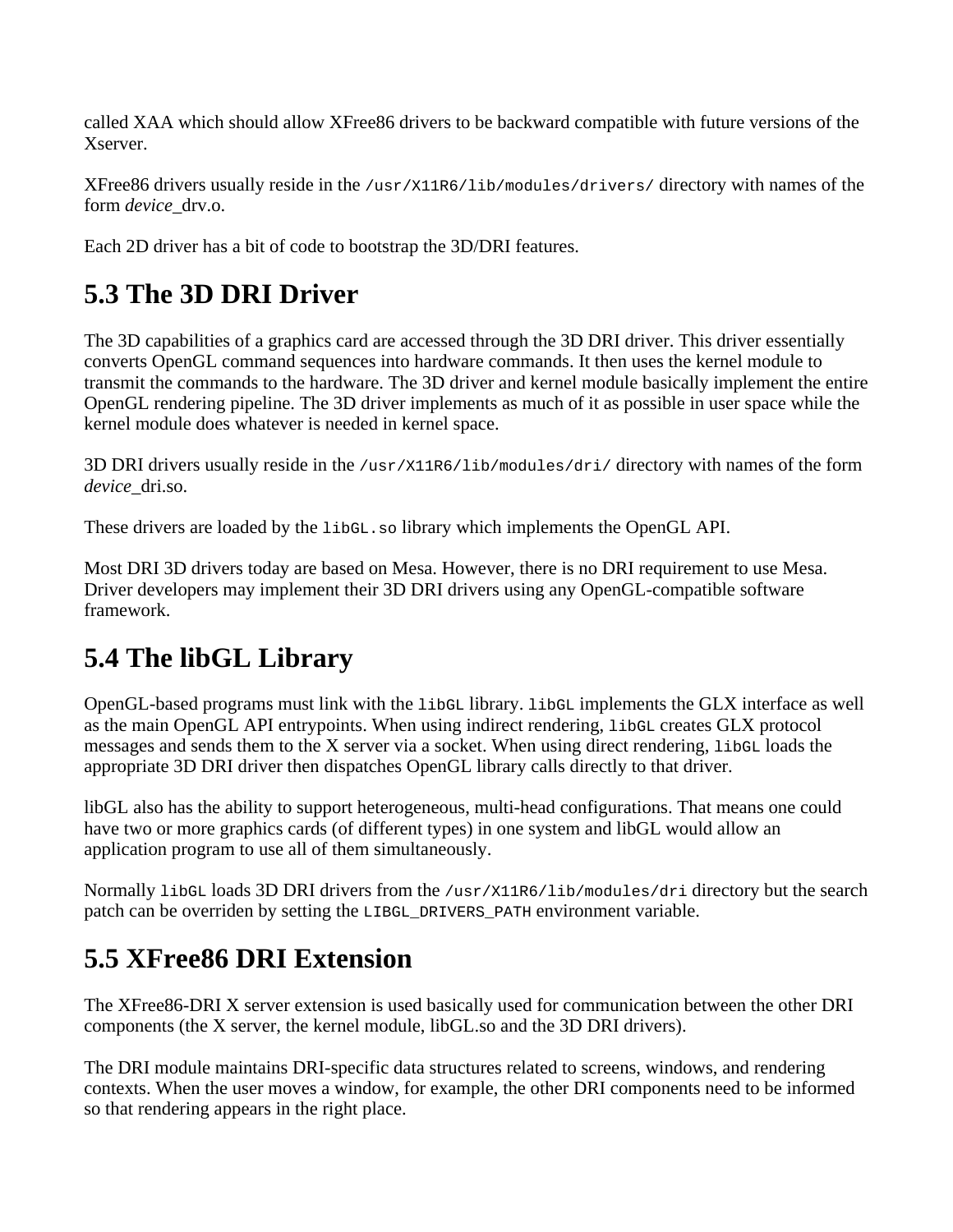The XFree86-DRI module usually resides at /usr/X11R6/lib/modules/extensions/libdri.a.

#### **5.6 XFree86 GLX Extension**

The GLX extension to the X server handles the server-side tasks of the GLX protocol. This involves setup of GLX-enhanced visuals, GLX context creation, context binding and context destruction.

When using indirect rendering, the GLX extension decodes GLX command packets and dispatches them to the core rendering engine.

The extension usually resides at /usr/X11R6/lib/modules/extensions/libglx.a.

#### **5.7 XFree86 GLcore Extension**

The GLcore module takes care of rendering for indirect or non-local clients. Currently, Mesa is used as a software renderer. In the future, indirect rendering will also be hardware accelerated.

The extension usually resides at /usr/X11R6/lib/modules/extensions/libGLcore.a.

## **5.8 Modularity and Version Checking**

Each of the DRI components has version numbers which are checked by all dependents. If there are any version mismatches between the DRI components the system will recover gracefully and provide diagnostic messages.

Errors detected on the server side will be logged with the normal X server messages.

Errors detected on the client side by libGL will be printed to stderr if the LIBGL\_DEBUG environment variable is set.

Finally, thanks to the modularity of XFree86 and the DRI it is also possible to change the graphics hardware in the system, power-up, and resume using the system without having to install any new software.

### **6. Using the DRI**

When everything is installed and configured correctly, no special actions are needed to enable 3D rendering. Simply start the X server as usual.

Applications linked with libGL will automatically be hardware accelerated. If 3D hardware is not installed, OpenGL-based applications will still run correctly using GLX and the software renderer in the server.

At this time, most of the DRI drivers are based on Mesa and cannot be called official OpenGL implementations. Nevertheless, conformance is reasonable now and improving all the time. The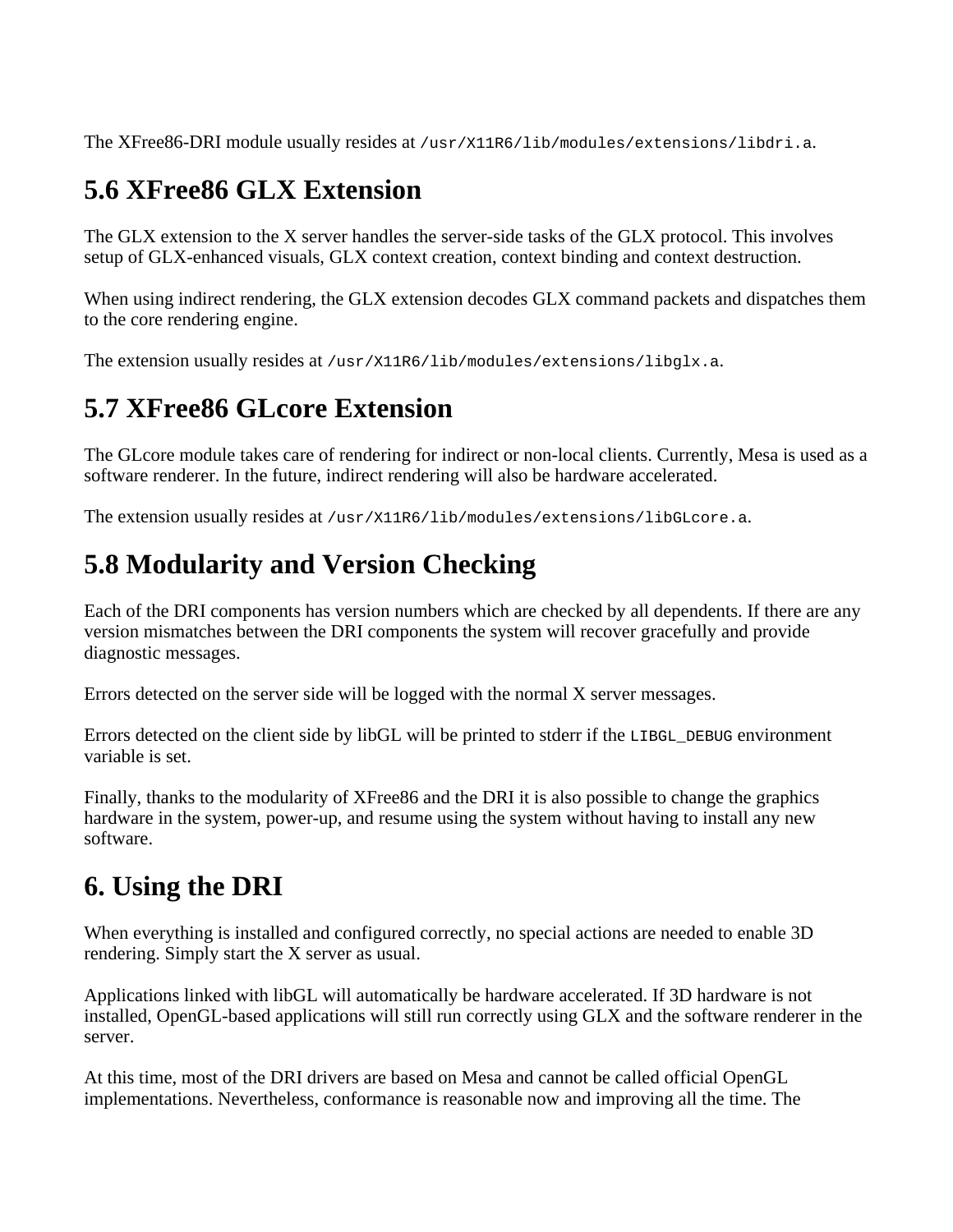majority of OpenGL applications work just as expected. In some cases Mesa-based drivers have proven to be "more correct" than other OpenGL implementations, exposing portability problems or bad assumptions made in applications.

The DRI is now being used to run all kinds of OpenGL applications. Games (the 3D killer app) are very popular on Linux while the Linux workstation is now also a reality. There are numerous 3D modelers, simulators, visualization and 3D content creation tools running on the Linux DRI today. It is interesting to note that a single hardware/OS platform can run both the most popular 3D games and a large variety of 3D productivity applications just as well.

## **7. Supported Hardware**

The original DRI and 3D driver work was done for the Intel x86 architecture. Support for Alpha-based systems is underway and support for other CPU architectures will probably arrive in time.

With the release of XFree86 4.0.1 there is support for the following 3D graphics hardware:

- 3dfx Voodoo3 and Voodoo5 series
- Matrox G200 and G400
- $\bullet$  Intel i810
- ATI Rage 128
- 3Dlabs Oxygen

At this point in time, the drivers have not been fully optimized for performance. The limited development resources have been focused on dependability, correctness and functionality. In the long term, performance will optimized.

## **8. Supported Operating Systems**

The initial DRI development was targetted for Linux, but with an eye toward portability to other Unix-like operating systems. FreeBSD is the first non-Linux port of the DRI. It is included in XFree86 4.0.1 with support for 3dfx and Matrox graphics hardware.

Since most hardware drivers require AGP support, a recent Linux kernel is needed. Until Linux 2.4.0 is released, the recent 2.3.x kernels must be used. Older kernels such as 2.2.14, patched with AGP support may also work.

## **9. Open Source Development**

The DRI is open source, copyrighted under the XFree86 license terms. The benefits of open source development, which have been well-documented elsewhere, have certainly applied to the DRI project. Some particular benefits to the DRI project follow.

#### **9.1 Quality Assurance**

Since the latest DRI source code can always be downloaded at any time, users are able to closely track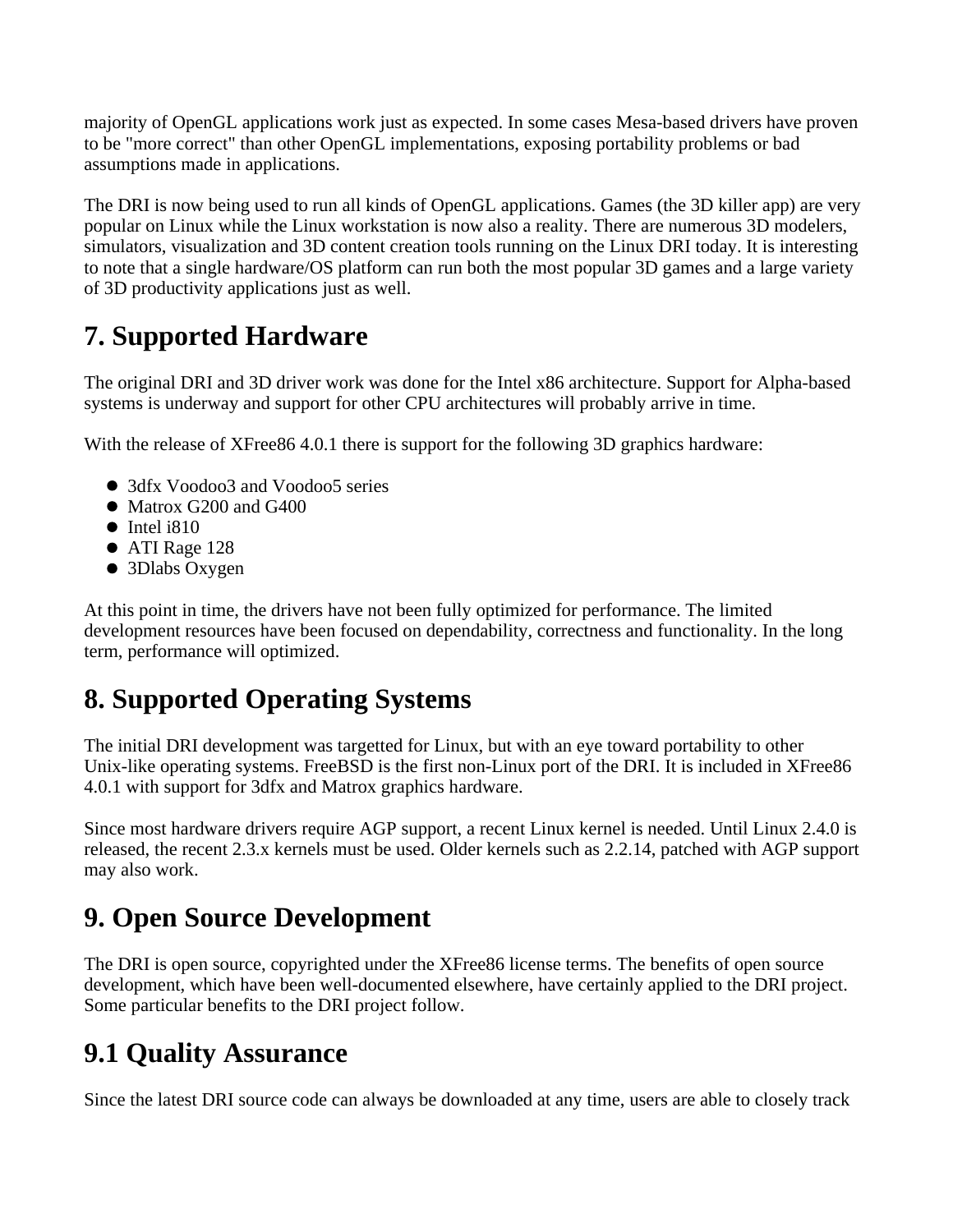new DRI development. Enthusiastic users often update their DRI installation on a daily basis and provide constant feedback to the developers.

The user community is able to test the software on a far wider variety of systems than the developers could themselves. There are innumerable combinations of motherboards, processors, graphics cards and software installations. Thanks to the users, the developers can be sure of substantial coverage testing.

## **9.2 New Development Projects**

There are several instances of new DRI 3D drivers being developed by parties outside the core DRI development team. In a closed development environment the core DRI team would have to develop all drivers, which clearly would be a bottleneck. With open-source anyone is free to implement new drivers.

In another instance, the DRI infrastructure has been ported to FreeBSD by an independent developer. In many cases, porting software to new a hardware or OS environment can help to improve the overall design and quality of that software.

#### **9.3 Shared Code Base**

Since many of the DRI drivers are build using Mesa as their rendering core, all those drivers can simultaneously benefit from Mesa development. For example, Mesa bug fixes, optimizations and extensions can generally benefit all drivers, not just one. Similarly, improvements to the core DRI modules will be of benefit to all hardware drivers.

Contrast that to proprietary development: none of the development effort invested in one vendor's driver will benenfit another vendor's.

## **9.4 Community Communication**

The communication between the developers and end users is very important. In closed/proprietary development the software developers are seldom known by name nor develop a rapport with the end users.

It's encouraging to the DRI developers to get positive feedback from users about the latest features, bug fixes and performance improvements. The developers know how their work is being used and, indeed, how well it's working.

An on-going dialog with end users can also bring about new innovations. For example, when users have a problem that can't be solved by "off the shelf" software, it's possible for the users and developers to collaborate on solutions to those problems. This might result in new rendering extensions, for example. This level of cooperation is exciting for both parties.

### **10. Future Work**

The term *direct rendering infrastructure* does not only imply 3D graphics support. From the beginning, the DRI was designed with flexibility such that it may also be used in other areas such as video I/O.